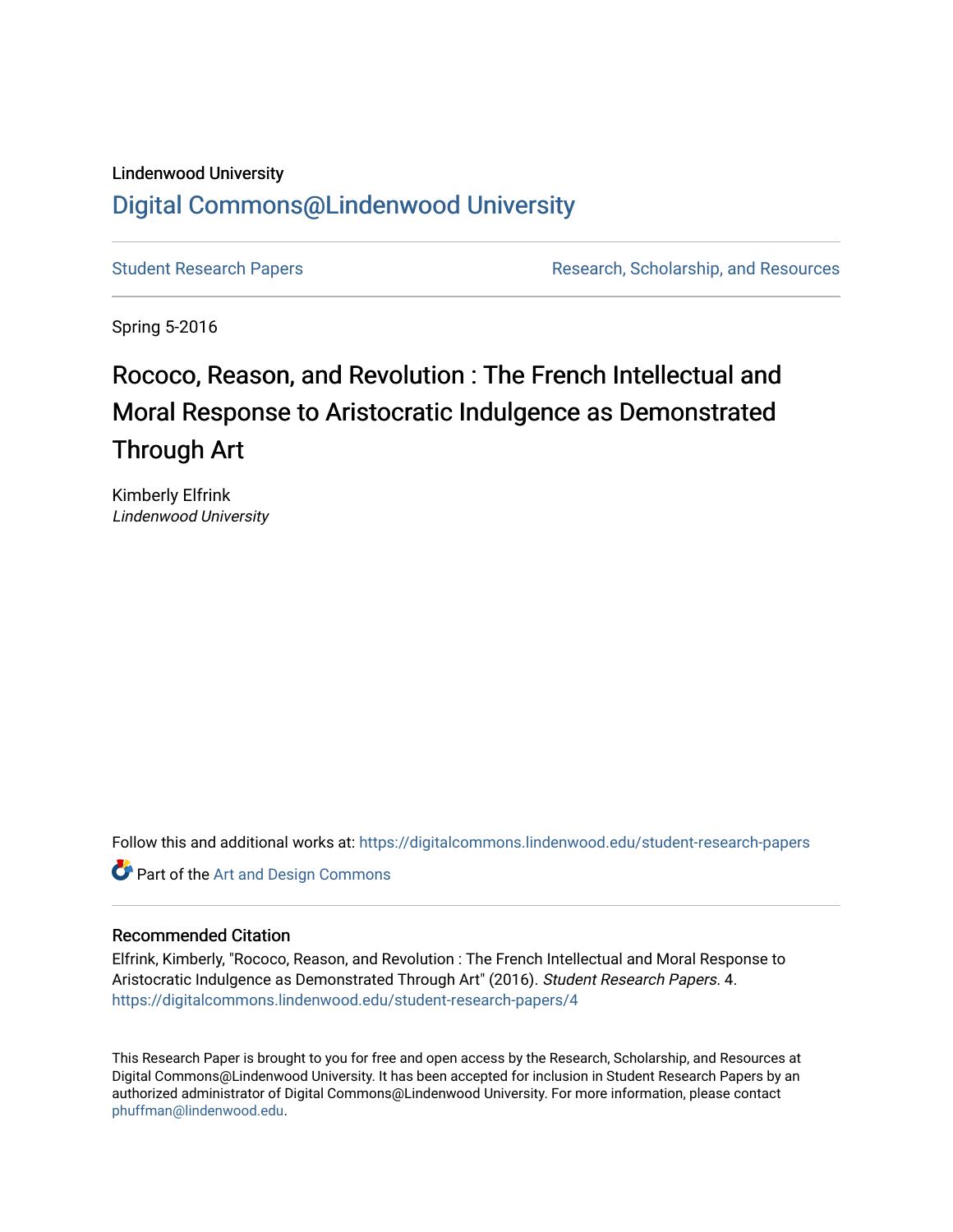Rococo, Reason, and Revolution : The French Intellectual and Moral Response to Aristocratic

Indulgence as Demonstrated Through Art

Kimberly Elfrink

HIS 354 Nineteenth-Century Art

Dr. James Hutson

5 May 2016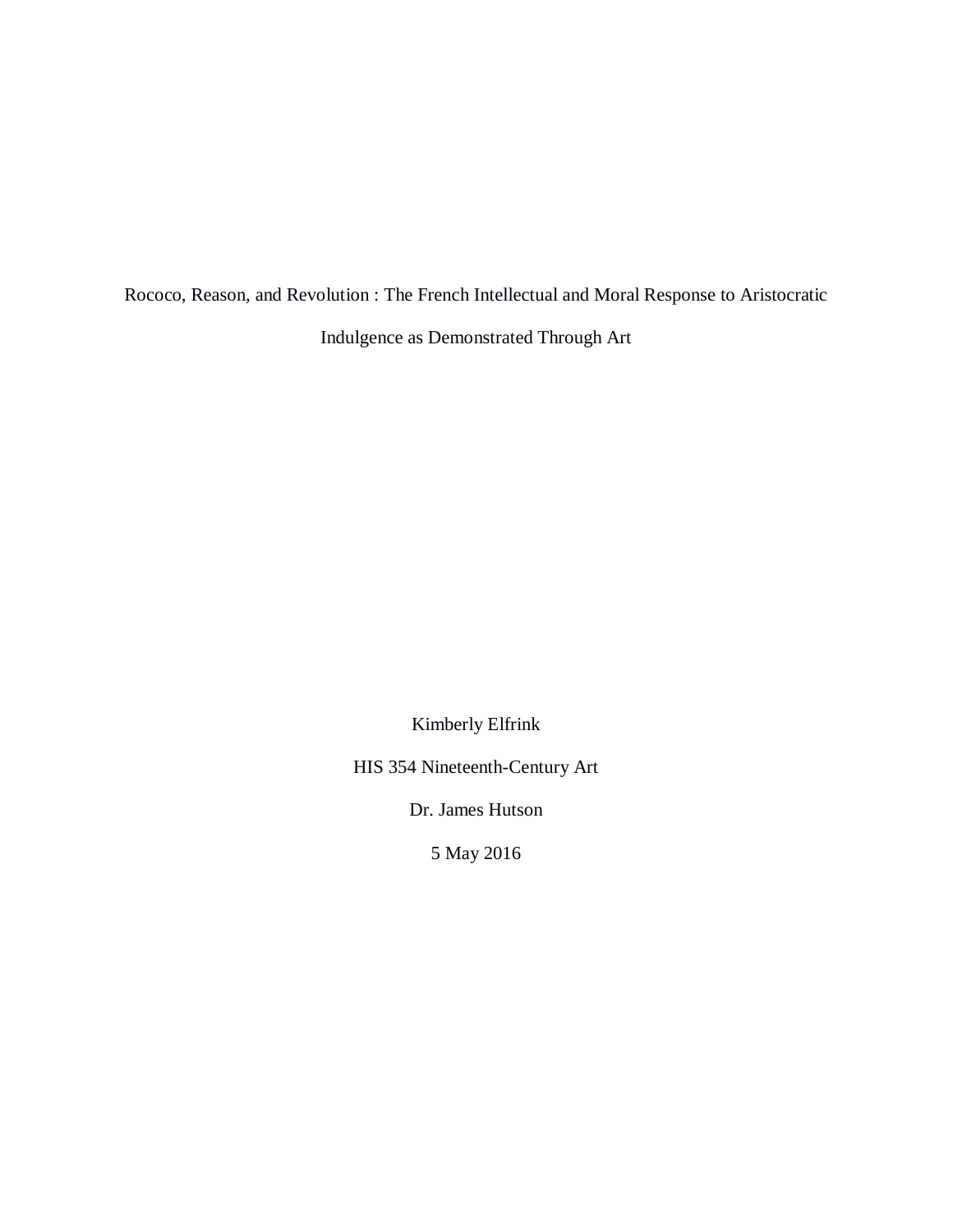The entrapment of the aristocracy that King Louis XIV began at the Palace of Versailles in the late seventeenth century sparked a vast dislike among the nobility of classical baroque art. Since the French monarchy used this controlled style in order to symbolize the grip it held on the nation, aristocrats sought a new style that embodied freedom from Versailles and celebrated the upper class rather than the monarchy or the state. Because they possessed the most wealth in society at the time, their tastes dictated the direction of art, and, for a large portion of the eighteenth century, the new rococo style became the norm, embodying pastels, luxury, and romantic scenes. However, as industrialization took root in France in the nineteenth century, the bourgeoisie accumulated the most wealth, seized control of painting commissions, and thusly redirected popular art in France to suit their desires. French art during the late eighteenth and early nineteenth century then reflected shifting sentiments among and between the classes, especially demonstrating a dislike for excesses as expressed in the rococo era; and these sentiments led to a condemnation of the aristocracy and its indulgences. As the middle-class gained power through knowledge (via Enlightenment thinking) and wealth (via industrialization), they suppressed the nobility and the monarchy and radically shifted art patronage to classicizing, moralizing works of art—the exact opposite of the rococo style.

With the consolidation of power under King Louis XIV, France during the late baroque era faced rigid control under this monarch who exhibited absolutism with state and social power. To prevent resistance from the nobility, he built the Palace of Versailles in 1682 (figure 1) that not only structurally reflected his power, but also kept the elite class out of society—thereby preventing revolt—by continually providing food, drink, and lodging. The dramaticism and ornate decorations of Versailles reflected Louis XIV's preferences for baroque tastes of detailed, dramatic interior design and paintings. However, its dramaticism remained within boundaries, as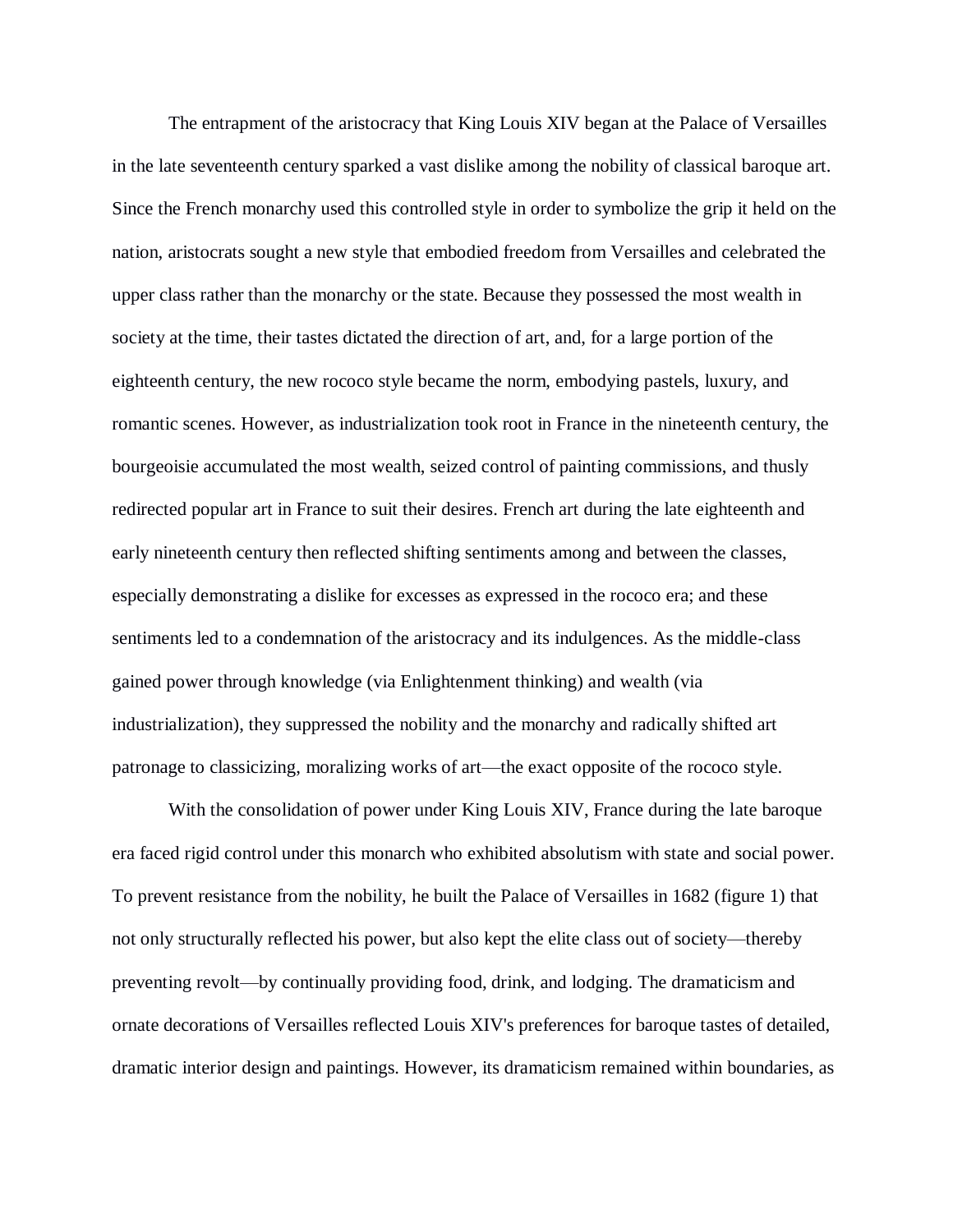is characteristic of classical baroque style. The bandwork along the walls of many of the rooms, for instance, while containing arabesques, remained confined within the molded frame, essentially giving the designs an illusion of freedom yet strictly defining its boundaries.<sup>1</sup> Along with this palace, paintings like Hyacinthe Rigaud's *Louis XIV* (figure 2) demonstrate his love of the classical baroque style that—through its rigidity, naturalization, and clearly defined imagery—was meant to reflect the control that the king held over France and especially those aristocrats living at Versailles.

But, following the return of the aristocracy to Paris after the reign of Louis XIV, the nobles grew tired of hieratic control and developed a new style to demonstrate their "right" to enjoy life as France's dominant social class.<sup>2</sup> This style dominated commissions in France since the aristocracy at this time remained the wealthiest class in the nation. Painter Antoine Watteau served as the pioneer for these new techniques and subjects meant to reclaim power from the monarchy and instead celebrate the *jouissance* ("pleasures") of the broader aristocracy, becoming the leading academic painter of what was later termed "rococo."<sup>3</sup> Drawing inspiration from the loose brushwork and warm colors of Peter Paul Rubens, Watteau inserted *Rubéniste*  form, color, and emotion into his paintings. In his reception piece for the French Academy, his *Return from Cythera* (figure 3) marked the creation of a new genre, the *fête champêtre*, that revolutionized the rococo era.

*Fête champêtre* paintings speak directly to French aristocratic values and reflect the Venetian ideal of going into the romantic countryside for romantic interludes. The genre is most

<sup>1.</sup> Fiske Kimball, *The Creation of the Rococo* (New York: W. Wo. Norton and Co., 1964), 33.

<sup>2.</sup> Kimball, *The Creation of the Rococo*, 152.

<sup>3.</sup> Michael Levey, *Rococo to Revolution: Major Trends in Eighteenth-Century Painting* (New York: Thames and Hudson, 1985), 56.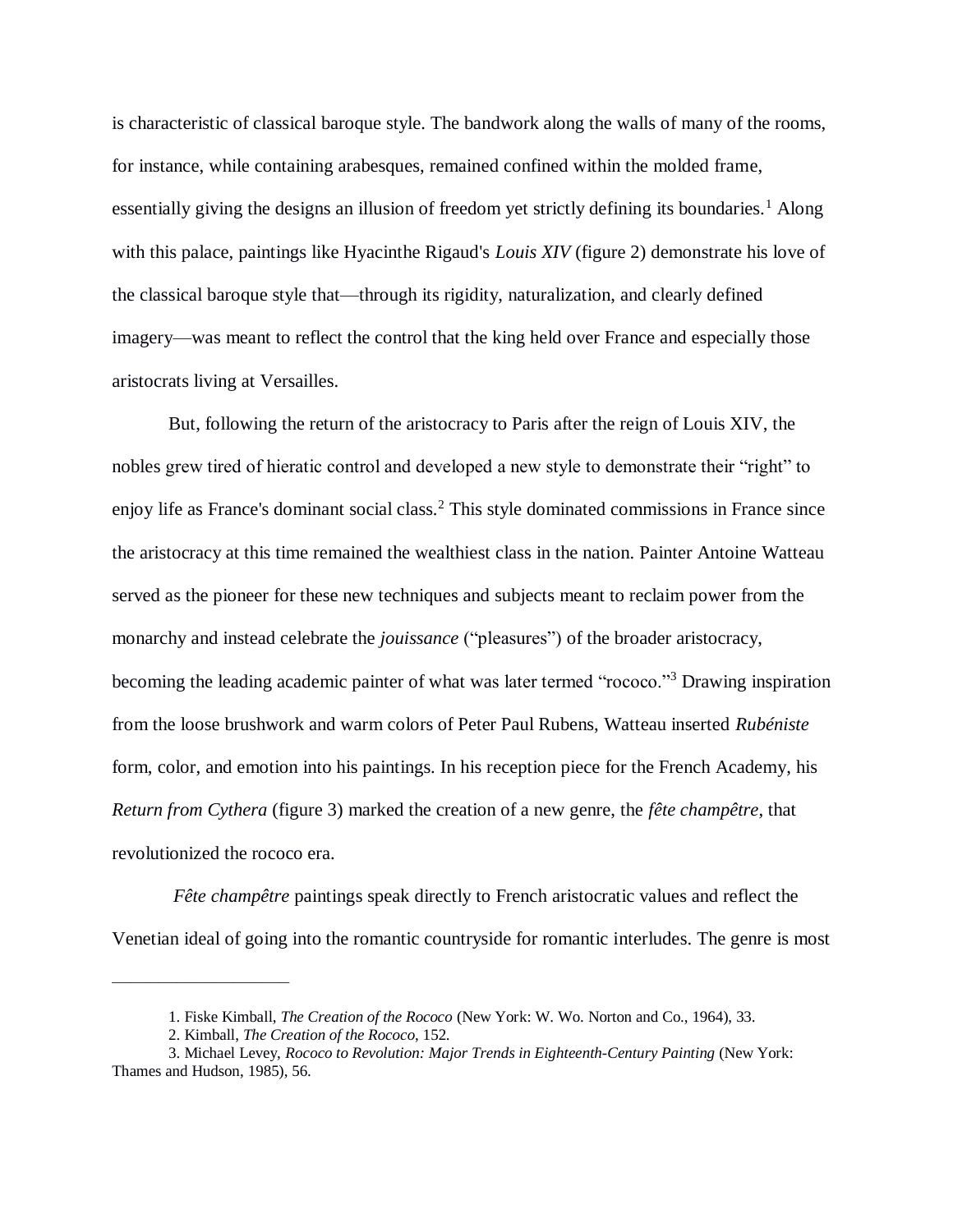often defined by aristocrats in garden settings enjoying romantic activities such as eating, listening to music, and so on—which are reserved *only* for the upper class since their aristocratic success enables them to afford the time and money needed to indulge. In paintings like Watteau's *Return from Cythera* (figure 3) these *fête champêtre* works provide a strict opposition to the orderly, grid like classical baroque style promoted by the monarchy. Instead, they demonstrate fluidity through their subjects, allowing the viewer not to read it left to right like a classical composition but instead to follow the image with their eyes in a serpentine fashion. *Return from Cythera* (figure 3) also reflects the upper-class interest in lovemaking and subtle eroticism, as the subjects of Watteau's painting are departing Cythera after a series of erotic (though not explicit) trysts.

To further depart from monarchical ideals, the aristocracy integrated these new organic trends into interior design once they returned to Paris from Versailles. The Salon de la Princesse (figure 4) reflects these changes with shell motifs, gilt stucco, arabesque designs, and pastel colors that were all meant to deviate from the defined, orderly designs of the Palace of Versailles (figure 1) and represent freedom from its gilded cage. The vine-like relief designs creep organically and mask the separation between the walls and ceiling—removing the rigidity and control not only of interior spaces but also, symbolically, of the monarchy itself. Whereas the Palace of Versailles (figure 1) oppressed the aristocracy, rooms and homes like the Salon de la Princess (figure 4) celebrated its indulgences.

However, wrought out of the excessiveness of aristocratic luxury, this indulgence becomes what Saisselin describes as a "disease" for both women and men.<sup>4</sup> Eighteenth-century

<sup>4.</sup> Rémy G. Saisselin, *The Enlightenment Against the Baroque: Economics and Aesthetics in the Eighteenth Century* (Berkeley: University of California Press, 1992), 24.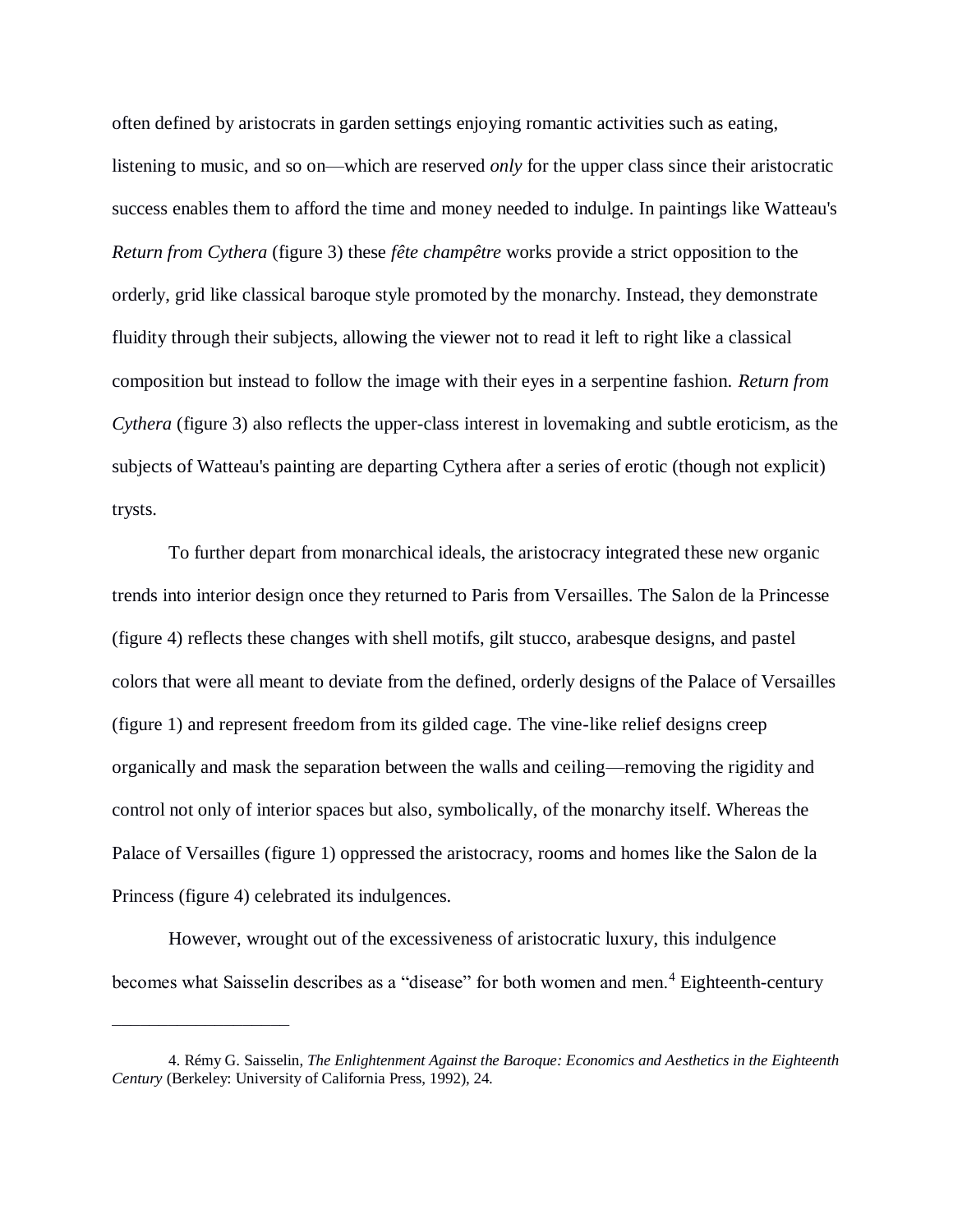Dutch-British philosopher Bernard Mandeville attributes their frivolous behaviors to boredom created since they performed less physical labor—a luxury that the lower classes did not have and *should not want* since it supposedly led to immorality and a depreciation of character. He states,

In France . . . a thousand duties of social behavior unknown among other nations have been engendered by boredom. A woman gets married; she gives birth to a child. One of the men of leisure hears of it; he takes it upon himself to make so many calls; goes to her door every day, talks to the doorman; climbs back into his carriage and goes off to be bored somewhere else.<sup>5</sup>

Mandeville further asserts that these aristocrats' self-indulgence is based on a need to feel "strong sensations" constantly.<sup>6</sup> This desire ultimately leads women to frequent spending (as Saisselin mentions) and men to infidelity—the latter of which can be seen in paintings such as Jean-Honoré Fragonard's *The Swing* (figure 5). This painting especially encompasses the aristocratic ideals of frivolity with its illicit *rendezvous*. In this image, a young woman—the patron's mistress—wearing an elaborate, ruffled pink dress, kicks off her shoe as she is pushed on a swing by a clergy member. In the bushes of this shaded grove, a young man—the patron—leans back in delighted shock as he sees up her dress. The loss of the woman's shoe suggests undress, and she appears though she is unaware of his presence, glorifying the propriety (or lack thereof) of the aristocracy and the immorality of the upper class, especially since the main subject is a mistress as opposed to a wife. Additionally, the subtly erotic nature of this painting makes it an "intrigue"

painting because the unseen is titillating to viewers.

–––––––––––––––––––

During this time, the embrace of freedom as seen in rococo art as a rejection of the monarchy opened the door to further questions regarding his authority. This began the eighteenth

<sup>5.</sup> Bernard Mandeville quoted in Saisselin, *The Enlightenment Against the Baroque*, 24.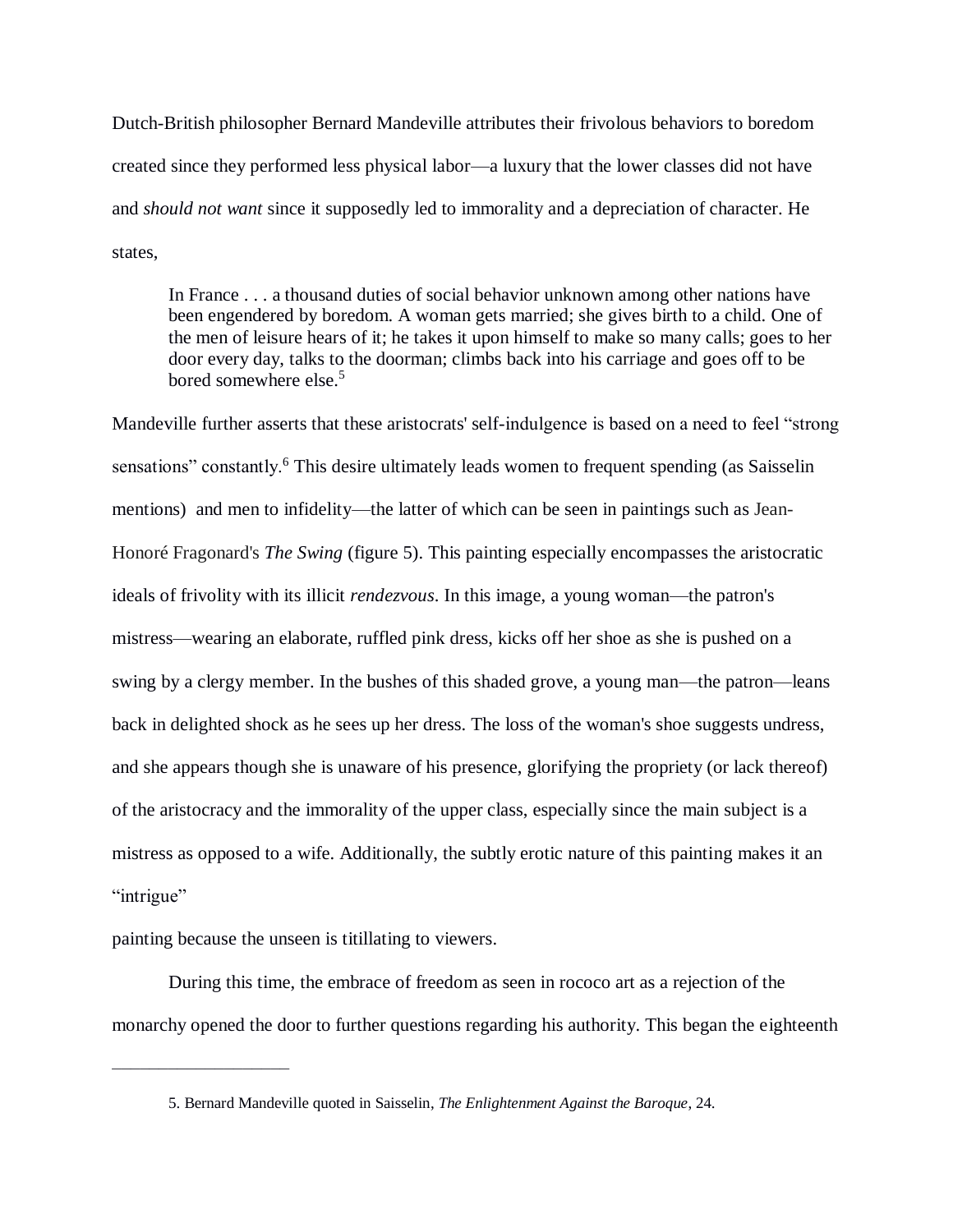6. Mandeville quoted in Saisselin, *The Enlightenment Against the Baroque*, 24.

century's questioning of the Divine Right of Kings to rule unopposed, as was reflected in Charles-Joseph Natoire's *Psyche Illuminating Eros* (figure 6). This painting demonstrates a scene from the myth of the god Eros and the mortal woman Psyche; Psyche stands above the sleeping, winged Eros with a lamp, which he had forbade her from lighting in order to prevent the discovery that he was not human. Using the rococo techniques of soft, light colors, the dramatic moment of discovery, and the common theme of love, Psyche's refusal to obey the god and her discovery of Eros' true identity mimics the French's questioning of the king's authority: the revelation of the "truth," as it were.

Challenging the hieratic organization originally began in seventeenth-century Great Britain and was expanded upon by the French philosophers François-Marie Arouet (Voltaire) (1694-1778), Denis Diderot (1713-1784), and Jean d'Alembert (1717-1783). Voltaire in particular, through his philosophical novellas, questions the authority granted to monarchs and aristocrats and disagrees that their views and morals should be given higher precedence simply because they belong to a higher social class.<sup>7</sup> He rejected speculative philosophy and instead promoted learning based on one's own experiences and the experiences of others, rather than learning from an ultimate authority such as through texts or universities.<sup>8</sup> His and other philosophers' central tenet—the power of reason over faith—not only challenged the Great Chain of Being (that granted the king his power and ensured that God sanctioned his rule) but also rejected the notion that the few ruling the many is fair to the common people.

However, not all reactions to this new line of thinking were positive. According to art historian Michael Levey, pioneer Watteau recreated through his works like *Return from Cythera*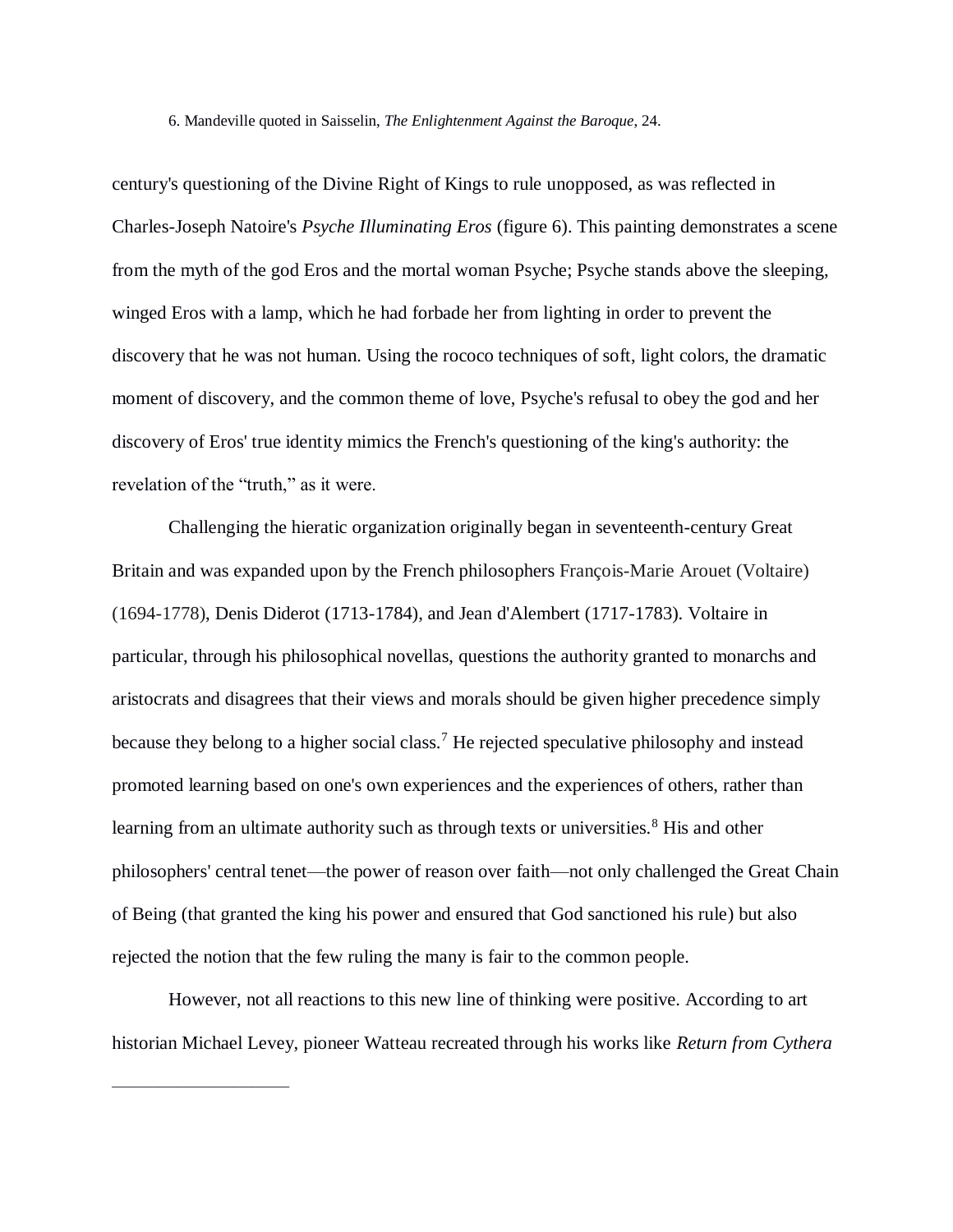16.

7. Zbigniew Drozdowicz, "Voltaire's Radicalism," *Diametros: An Online Journal of Philosophy* 40 (2014):

8. Drozdowicz, "Voldaire's Radicalism," 19.

(figure 3) *not* the base pleasures of the aristocracy but instead the idea of nature (both in terms of the natural world and human nature) in order to express the freedom granted after their release from Versailles.<sup>9</sup> The Enlightenment, then, since it rejected the freedom that rococo art and rocaille decor provided, ensured that reason and clarity trumped emotion. English poet-painter William Blake was but one of these individuals and scorned the notion that science superseded faith. His philosophy during the 1870s and 1880s stated, "He who sees the Infinite in all things, sees God. He who sees the Ratio only, sees himself only.<sup>10</sup> Blake strongly believed that since the orderliness, austerity, and naturalism of neoclassicism recalled ancient Greek and Roman precedents, they also glorified the violence, state religion, and overall disenchantment inherent to these periods. But this disparity expressed towards antiquity was also applied to Enlightenment thought, and he criticized the new standard for *philosophes* while lamenting that it was applied to art and thusly infusing it with its supposedly misguided ideals.<sup>11</sup> Blake's dislike for the neoclassical values were ultimately born out of his appreciation for romantic ideals and his appreciation for emotion—emotion that later became infused with rococo art, which intellectuals sought to escape by utilizing emphasis on reason. "Reason" being, that is, the "Ratio" that Blake crticized and that appeared in art as a reaction against the departure from rococo.

In this new sytem, the visual arts remained important and communicated ideas prominent throughout this newfound Age of Enlightenment. Pro-Enlightenment philosophers, both then and now, especially criticized the rococo movement for its excessiveness and indulgences. The sentiments of modern-day philosopher Rémy G. Saisselin reflect the attitudes of many late

<sup>9.</sup> Levey, *Rococo to Revolution*, 58.

<sup>10.</sup> William Blake quoted in Jean H. Hagstrum, "William Blake Rejects the Enlightenment," in *Blake: A Collection of Critical* Essays, ed. Northrop Frye (Englewood Cliffs: Prentice-Hall, 1966), 149.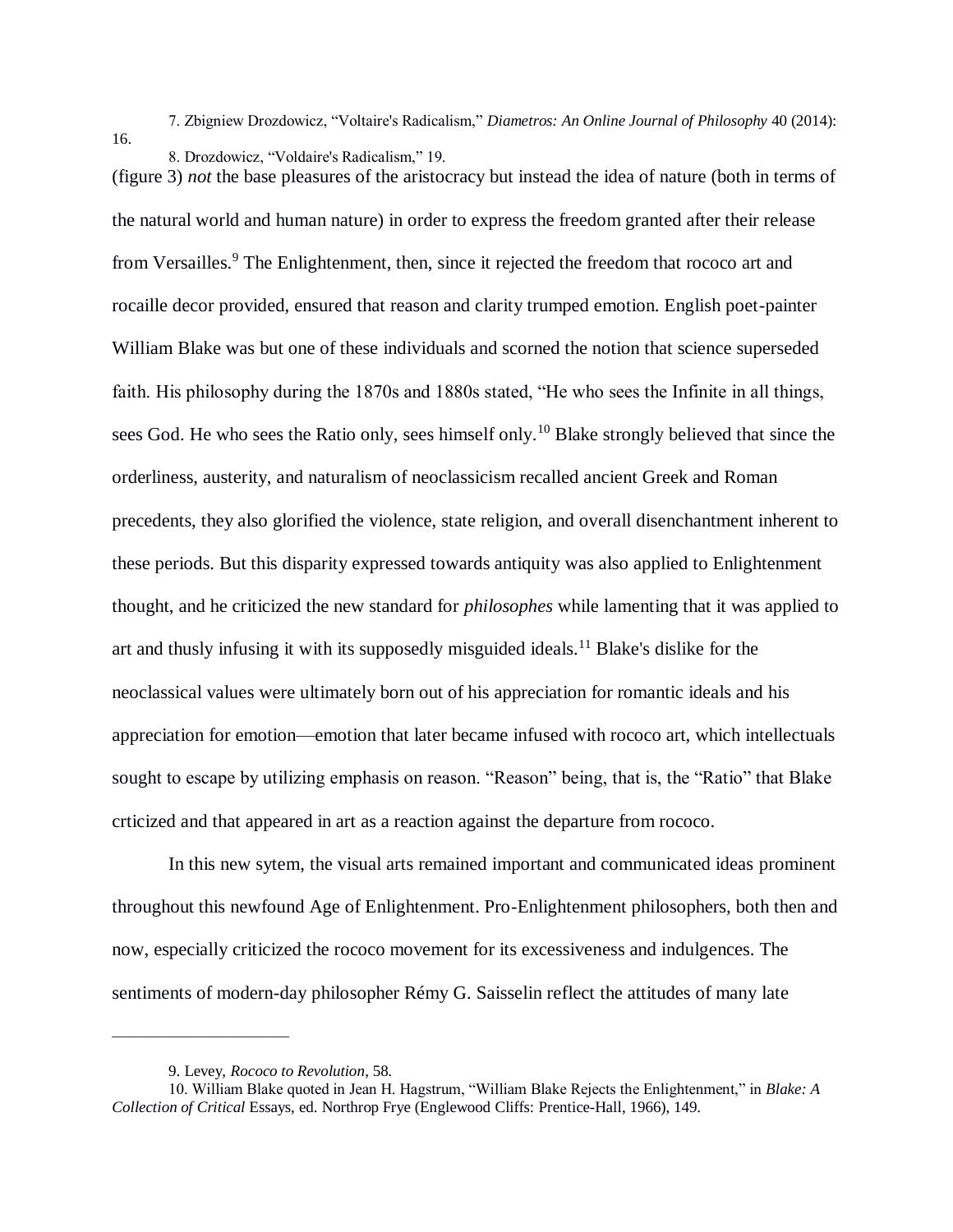11. Hagstrum, "William Blake Rejects the Enlightenment," 151, 153.

eighteenth- and early nineteenth-century scholars who, reflecting on the past, assert that rococo was nothing more than a feminized version of the Baroque in which the "flesh seemed to triumph over the spirit."<sup>12</sup> He cites Madame de Pompadour as the personification of Rococo, for she and her female followers embraced luxury and surrounded themselves with modern comforts by spending like a noble despite her burgeois background.<sup>13</sup> The connection, then, between money and women during the rococo era becomes clear—since luxuries often involve spending money and women were spending their husbands' money to meet these rococo standards. When art reflected the self-indulgent nature that these women necessarily participated in, it became also part of this feminized movement.

Those against these aspects of the rococo era capitalize on *The Swing* (figure 5) since the indulgences shown demonstrate the degeneracy of the aristocracy that Enlightenment philosophers criticized. But Levey suggests that the true source of friction between these philosophers and rococo art may have been the deviation from ration as demonstrated by many of these late baroque works. While Enlightenment followers promoted science and reason, rococo artists depicted Nature without using naturalism—all the while using subjects celebrating the aristocratic patrons.<sup>14</sup> As such, later artists, inspired by the orderliness and ration of popular Enlightenment thought, sought not only to suppress the celebration of nobility present in the rococo style of the eighteenth century, but *also* desired a clean break from the emotion and nonlogic present in these earlier works.

While the Age of Enlightenment helped redirect intellectual thought, the rise of industrialism in France during the late eighteenth and early nineteenth centuries helped shifted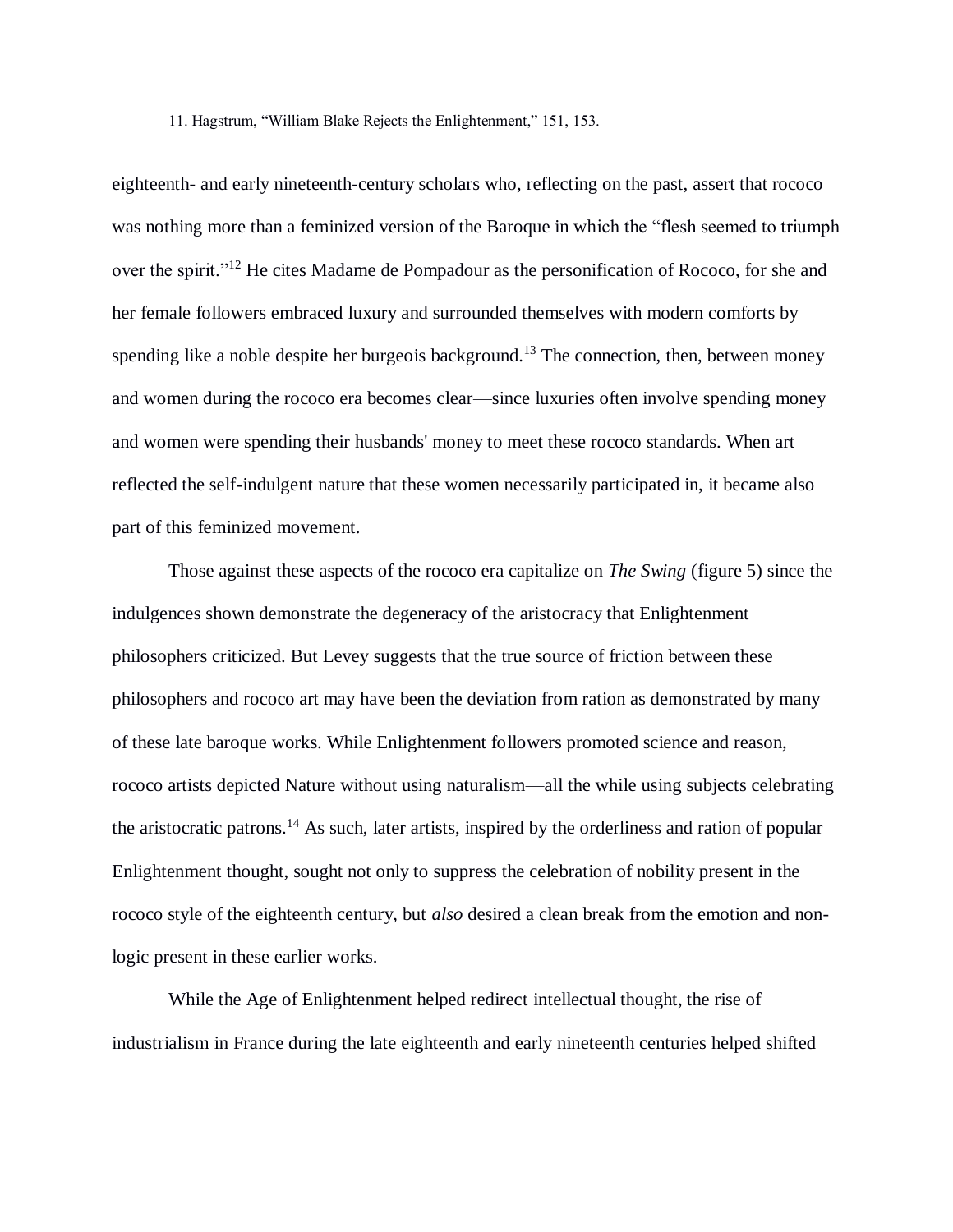- 12. Saisselin, *The Enlightenment Against the Baroque*, 19.
- 13. Saisselin, *The Enlightenment Against the Baroque*, 22.
- 14. Levey, *Rococo to Revolution*, 13.

the wealth into the hands of the middle-class. Since they now controlled the most money out of any other social class, the bourgeois taste sent art in a new direction—away from the characteristic pastel rococo frivolity and towards the austerity of genre scenes where the action and narratives are limited. These values were born out Holland, where the sale of genre scenes reinforced the values of the broad, middle-class market.

One example of these popular works is Jean-Baptiste Chardin's *Saying Grace* (figure 7), which was painted directly for the open art market and appealed to French bourgeois values. In this scene, two middle-class children sit in a solemn interior with their mother, who serves food at their dining table. Due to its market appeal, this quiet scene was reproduced as an engraving entitled *Le Benedicte* (figure 8) by Bernard Lépicié, who included a caption stating, "La Soeur en tapinois se rit du petit frere / Qui begaie son oraison, / Qui sans s'inquieter depeche sa priere / Son apetit fait sa raison."<sup>15</sup> The last phrase of this caption translates roughly to, "[The son] does not care but hurries on, spurred on by his appetite."<sup>16</sup> This addition further moralizes this everyday scene by informing its viewers not to let their appetites drive them and instead to appreciate what they have. This sentiment directly counters the luxury of the aristocracy, putting *Saying Grace* (figure 7) directly into conversation with rococo attitudes and imagery by countering their lavish forms, rich colors, and immoral themes.

Additional works like the *Marriage à la Mode* series further criticizes the aristocracy. The sexual trysts between members of the nobility that were once celebrated in works like *Return from Cythera* (figure 3) and *The Swing* (figure 5) were now ridiculed in paintings such as

<sup>15. &</sup>quot;Hunterian Art Gallery Collections: GLAHA 933." Accessed 5 May 2016.

<http://www.huntsearch.gla.ac.uk/cgi-bin/foxweb/huntsearch/DetailedResults.fwx?collection=art&searchTerm=933> 16. Quoted in James Hutson, "The Enlightenment and the Rococo outside of France," (class lecture,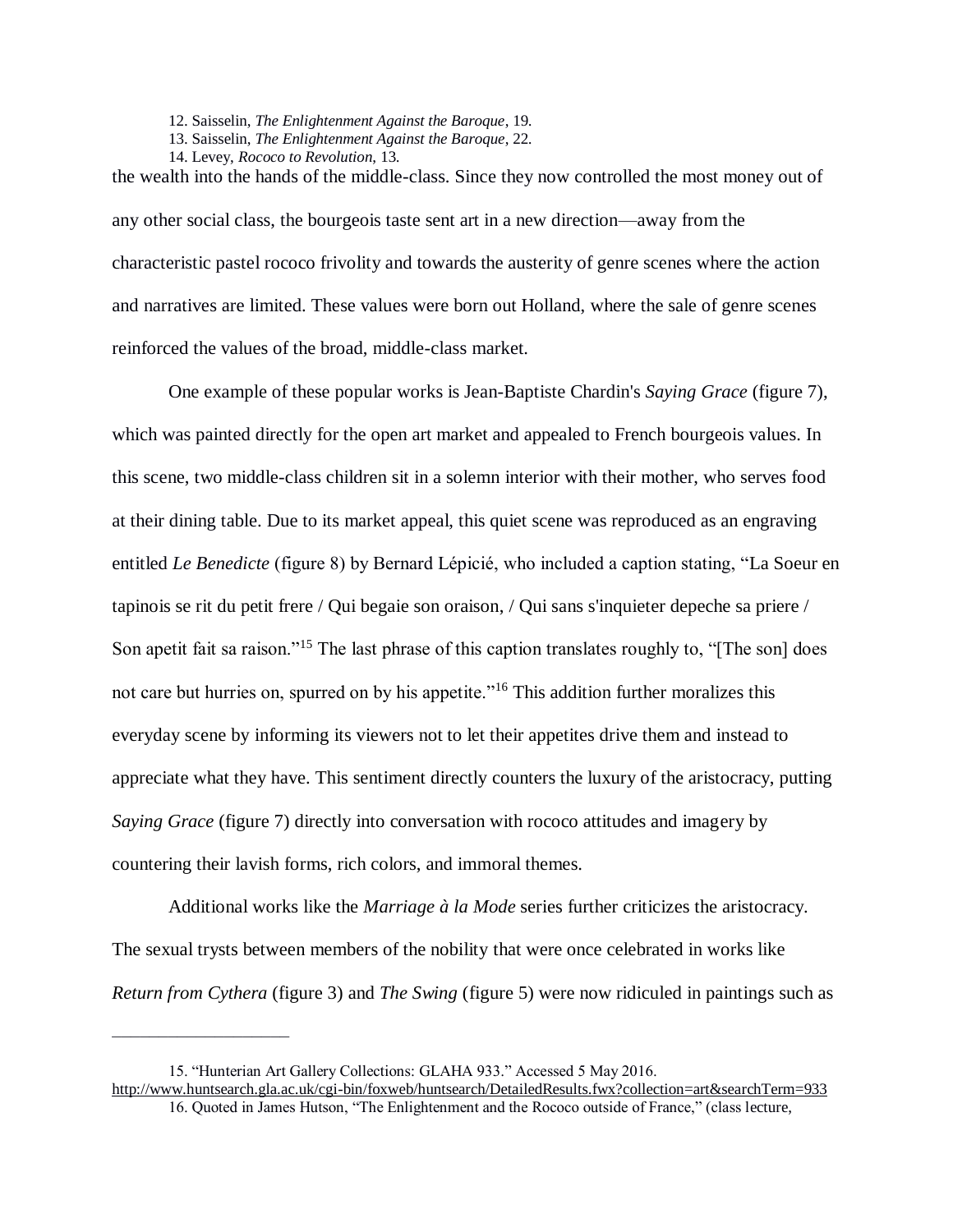Ninteenth-Century Art from Lindenwood University, St. Charles, MO, 28 January 2016).

William Hogarth's *The Orgy* (figure 9) (as part of the aforementioned series), where infidelity, unhappiness, and sexually transmitted diseases ran rampant, eventually ending in death. For the bourgeoisie, these paintings reinforced their social mores and reaffirmed their believed superiority over the declining upper class.

Originally, Enlightenment scholars most loudly condemned the frivolity and immorality of the rococo era based on its preference for science and reason. But as the middle-class grew and accumulated more wealth over the aristocracy due to growing businesses, they sought a redirection of art that would lead commissions that previously glorified the aristocracy into middle-class-centered, moralizing, severe works of art. These attitudes then, begun first through intellectuals and then expanding to the middle-class, refleced the overall shift in power based on which part of society possessed the greatest amount of wealth and thusly could afford the most commissions. But these moralizing, classical, monochromatic works that matched middle-class preferences contrasted sharply with the excesses of the rococo era. The aristocratic values most highly sought after in these earlier works later became ridiculed in public and private commissions for the very reasons of freedom and excessiveness that they originally promoted. The luxuries of the French aristocracy were no longer valued in France and were soon replaced with an emphasis on intellect and middle-class values as was evidenced by bourgeois commissions. Ironically, these works were eventually bought even by the very monarchy that the rococo era originally sought to escape.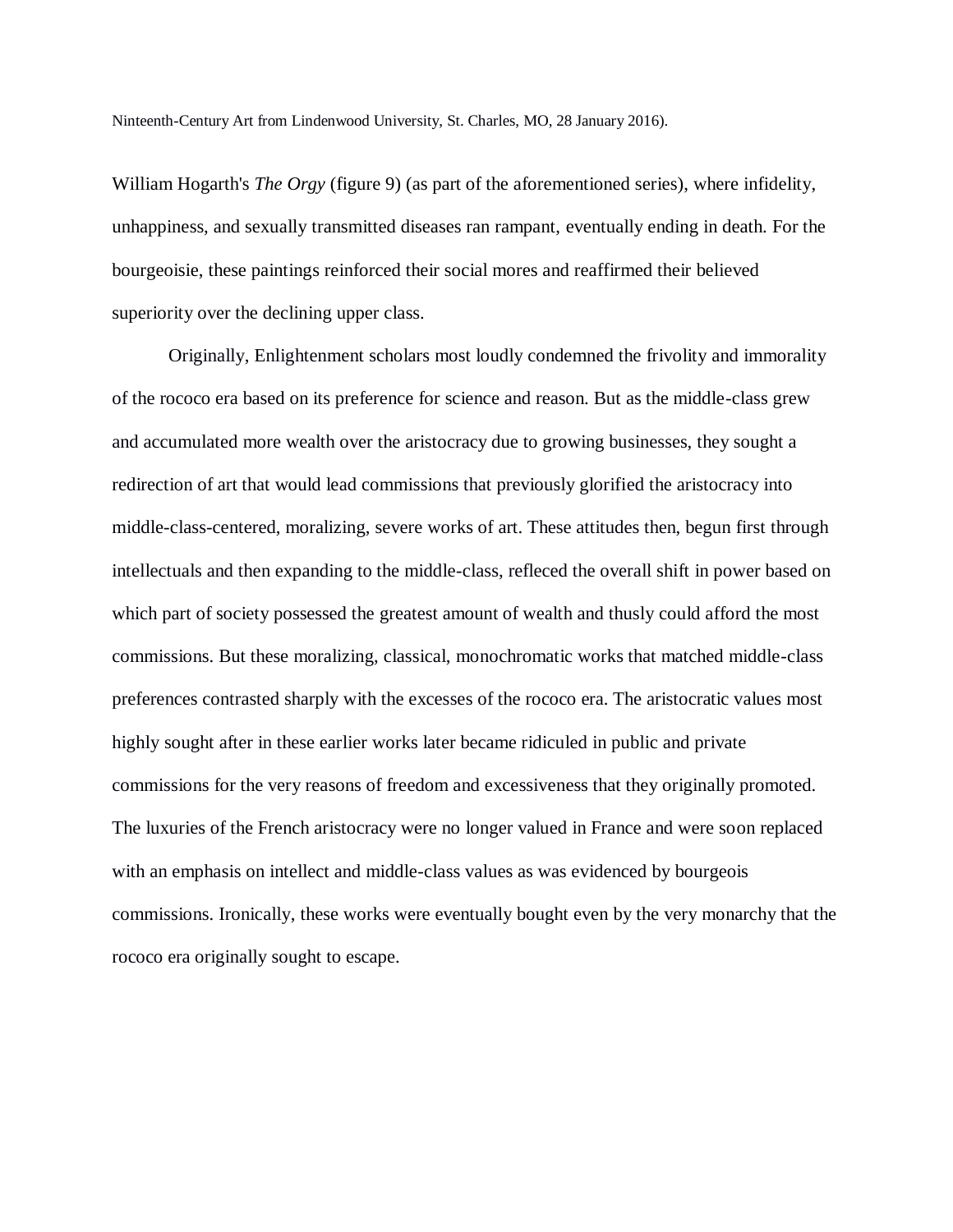### Illustrations



Fig. 1. Jules Hardouin-Mansart and Charles Le Brun, Hall of Mirrors, Palace of Versailles, begun 1678.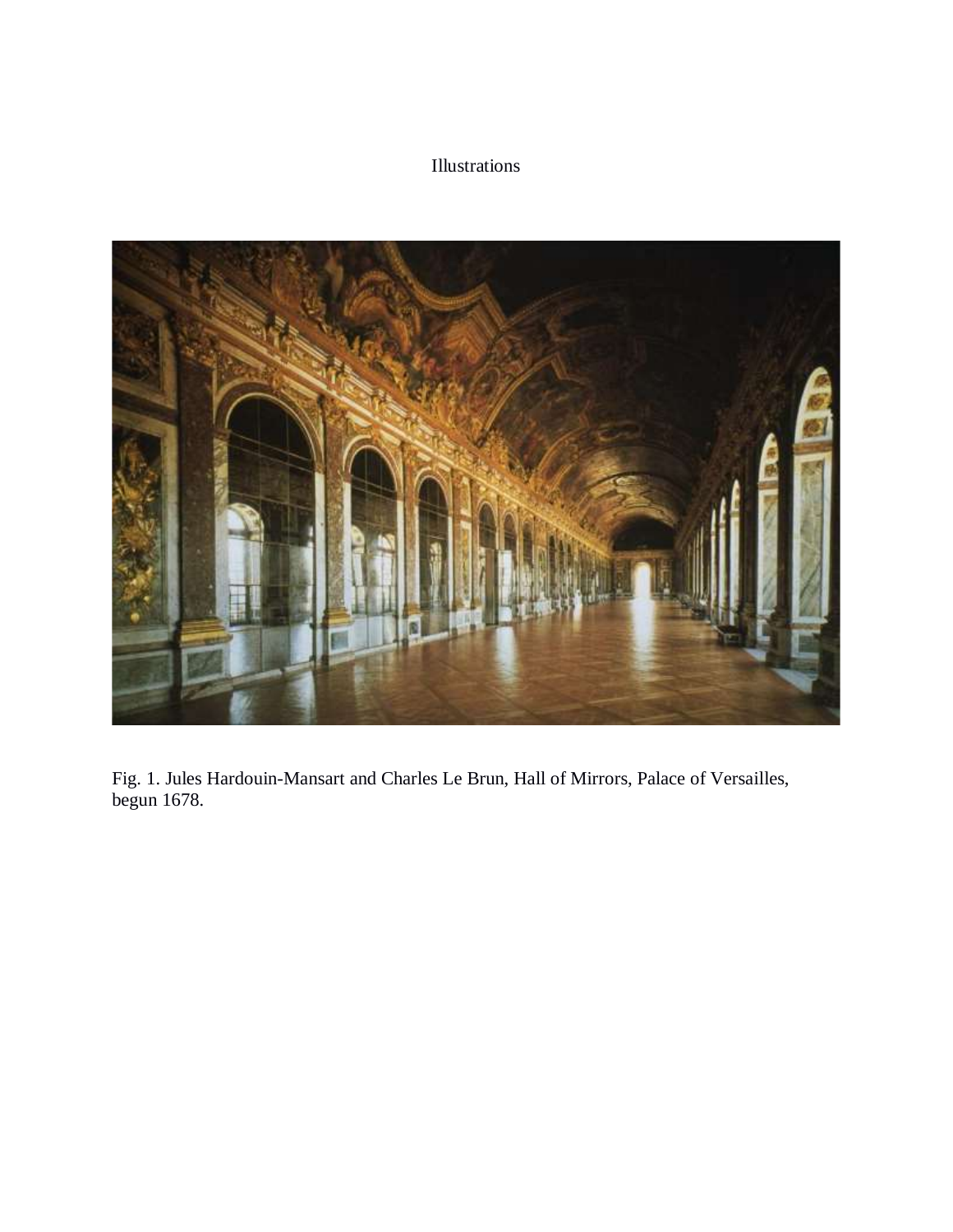

Fig. 2. Hyacinthe Rigaud, *Louis XIV, King of France, in Royal Costume*, 1701. Oil on canvas, 277

cm x 194 cm.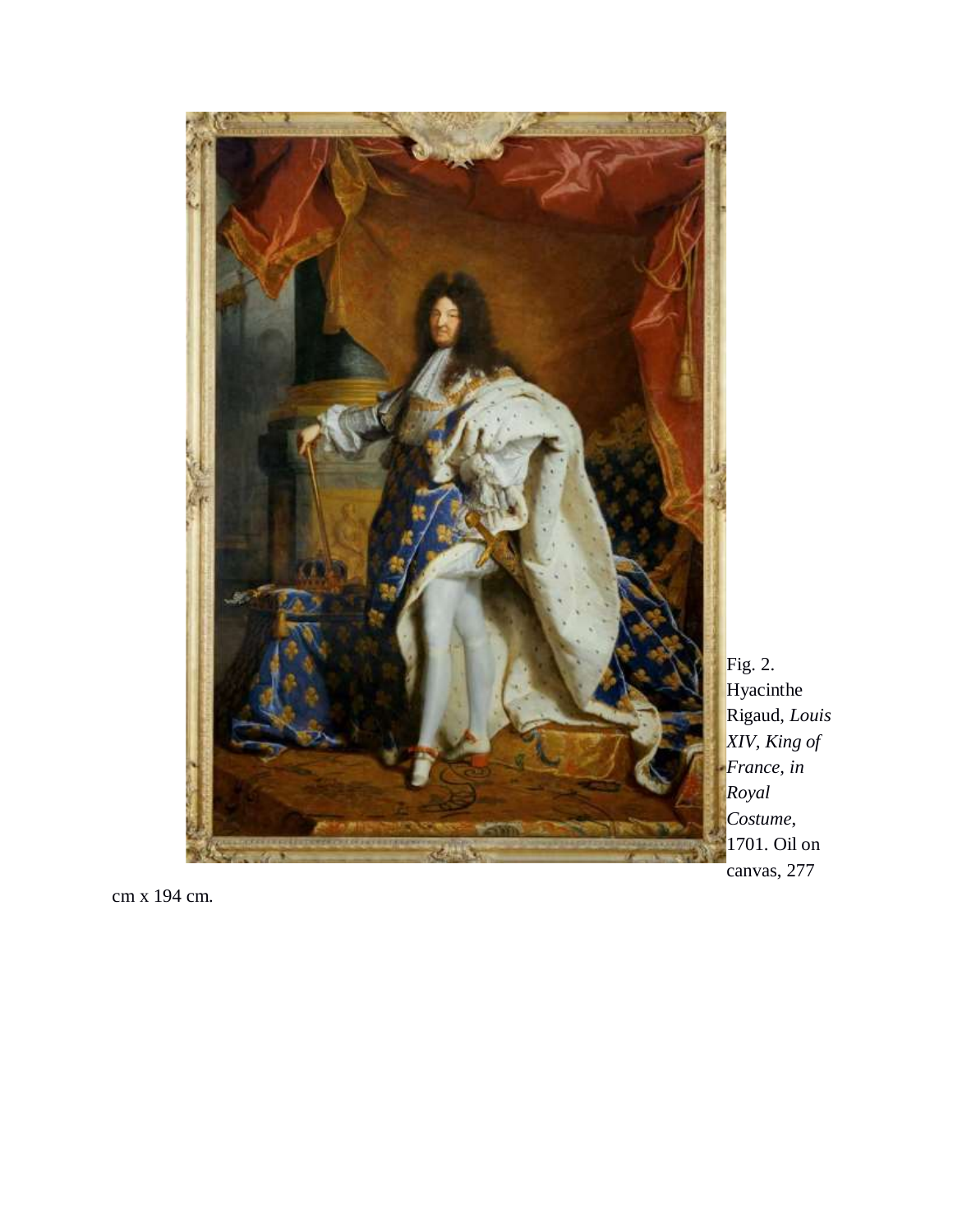

Fig. 3. Jean-Antoine Watteau, *Return from Cythera*, 1718. Oil on canvas, 129 cm x 194 cm.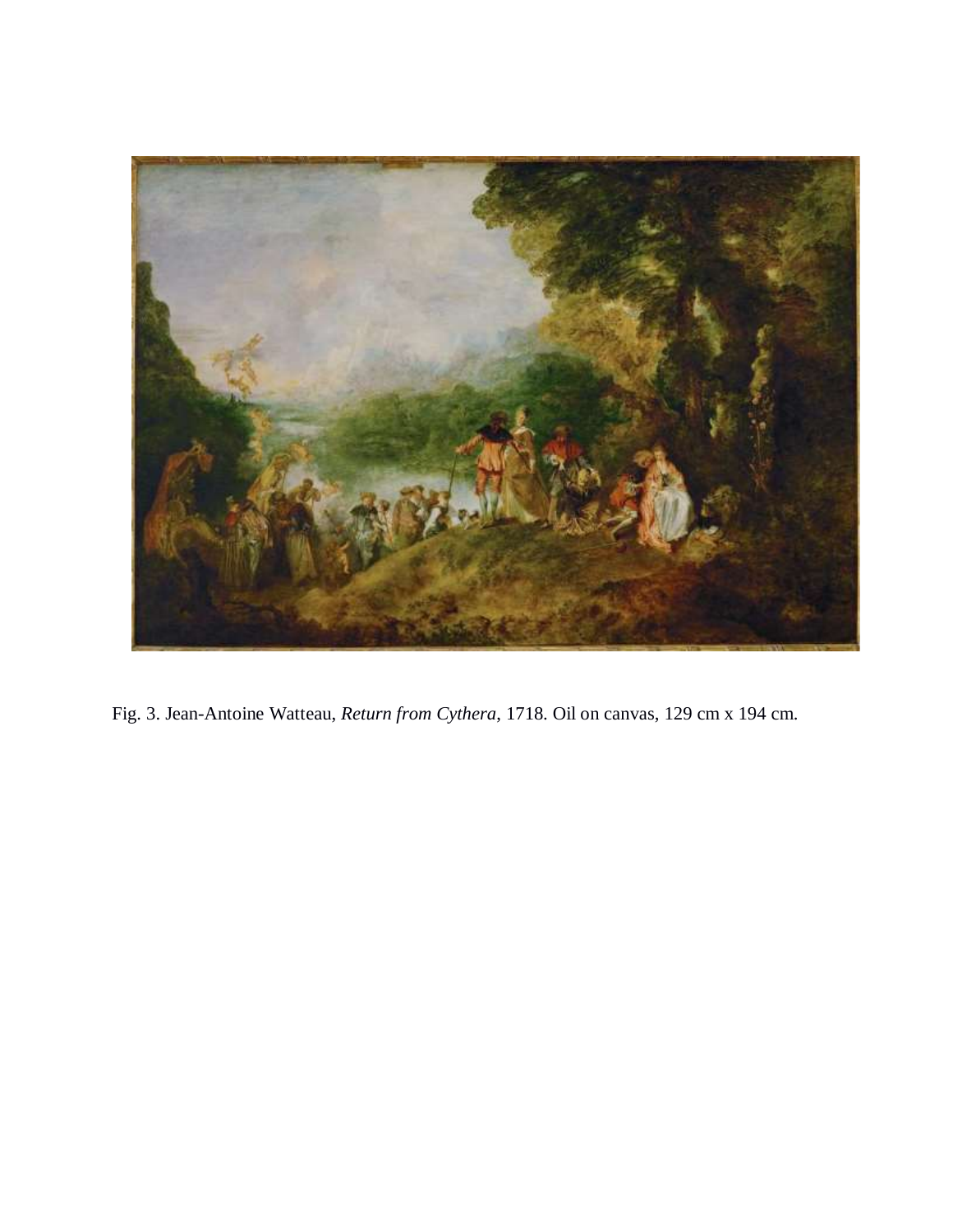

Princesse, 1737 -1740.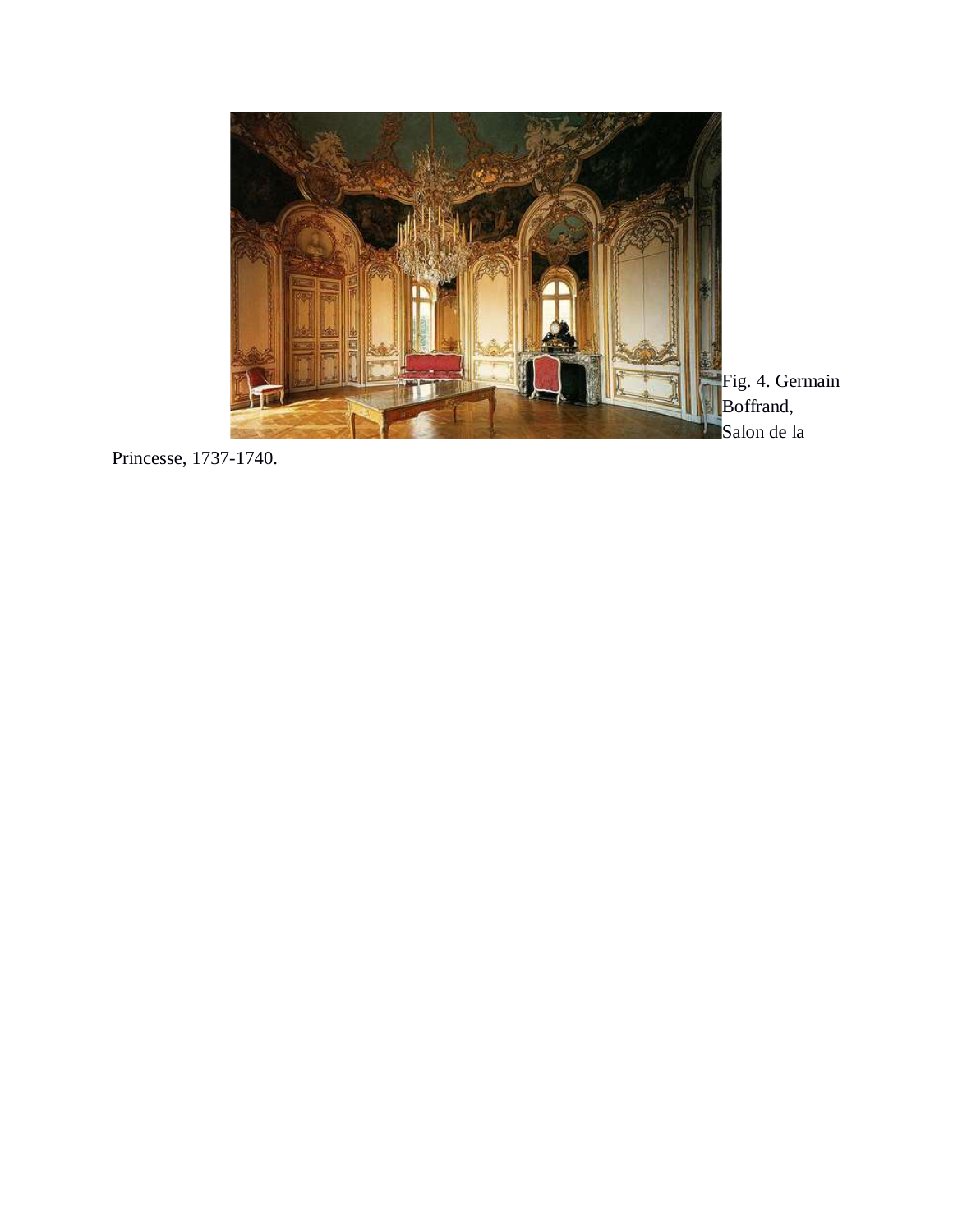

Fig. 5. Jean-Honore Fragonard, *The Swing*, 1766. Oil on canvas, 35 in x 32 in.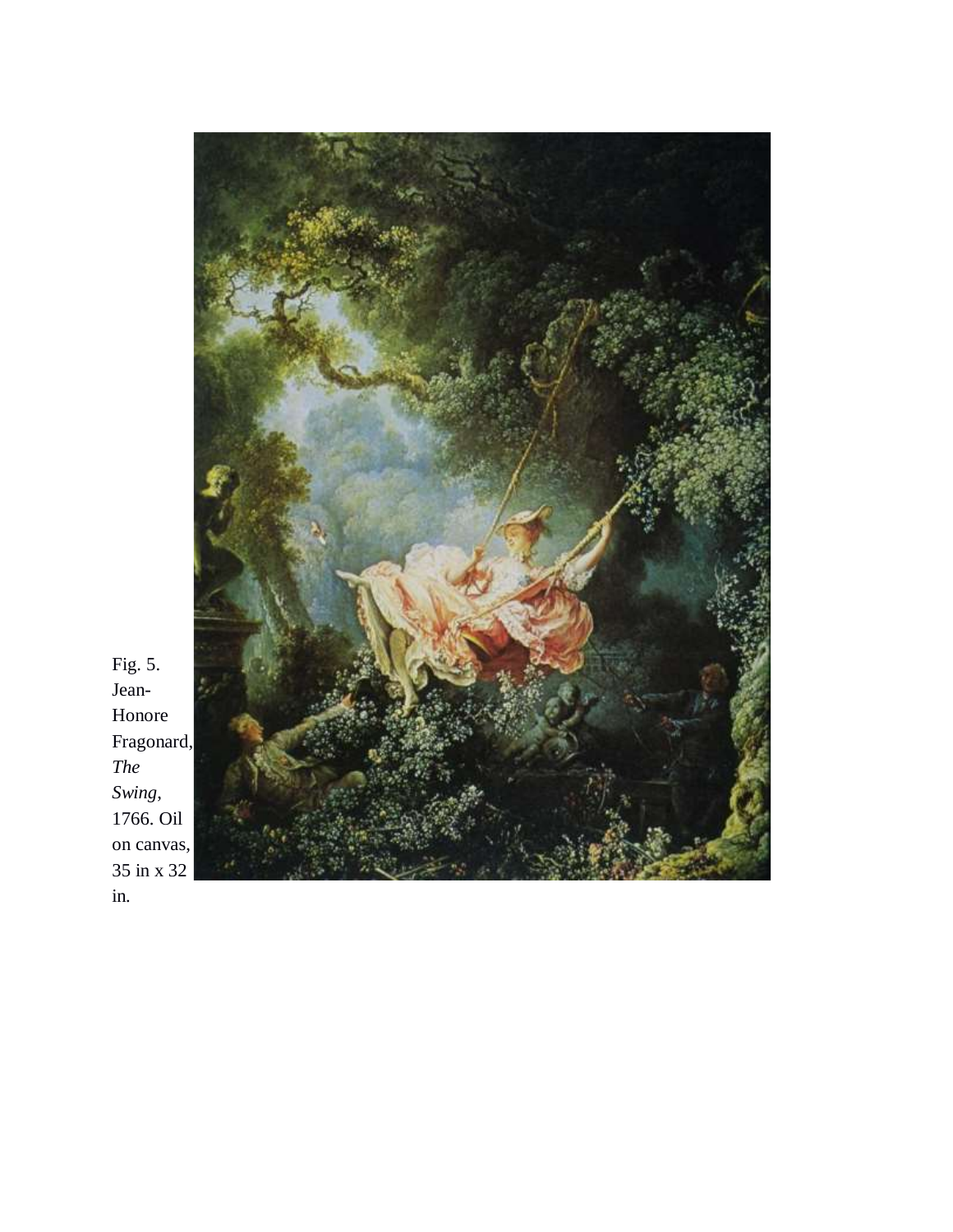

Fig. 6. Charles Joseph Natoire, *Psyche Illuminating Eros*, 1738. Oil on canvas.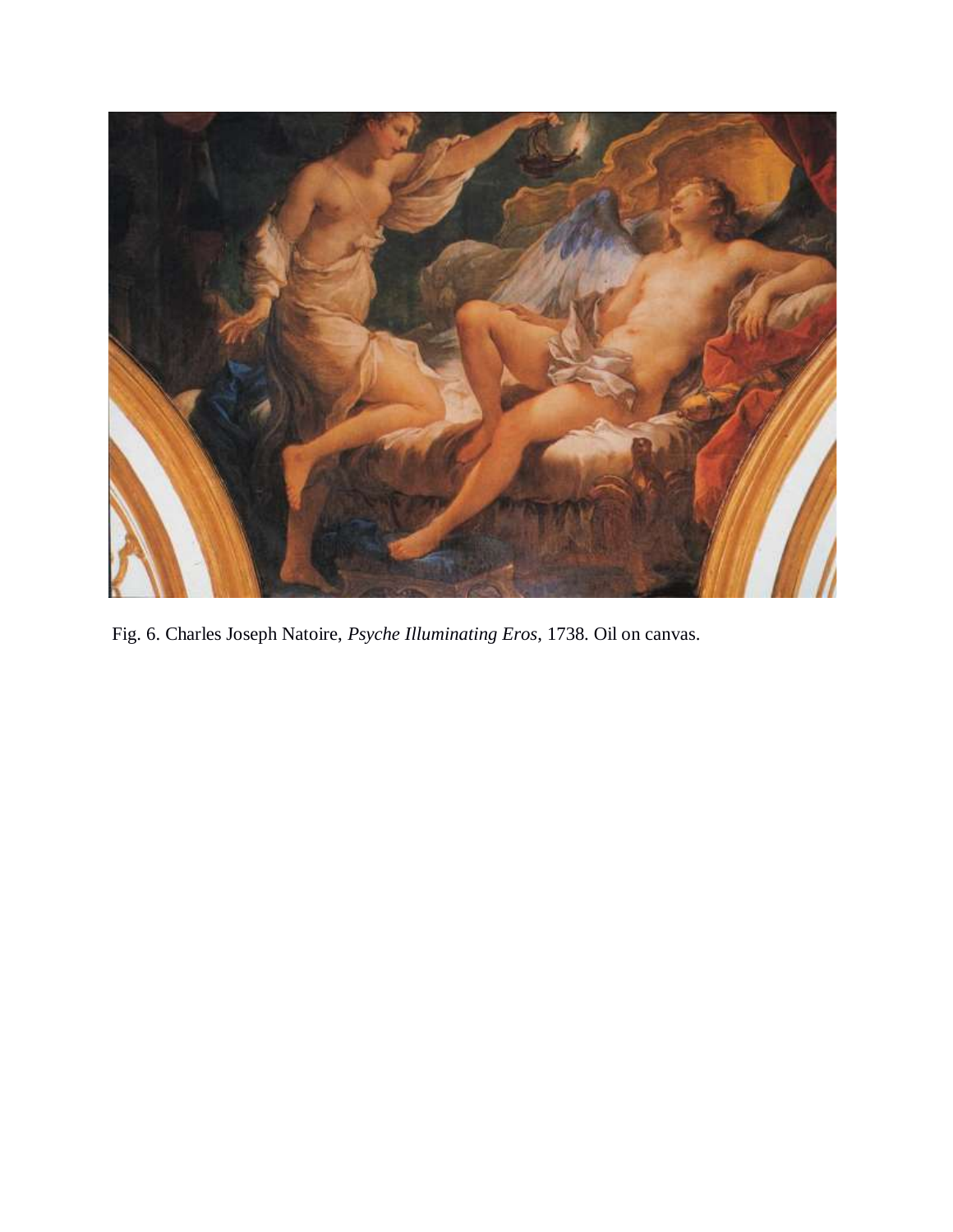

Fig. 7. Jean-Siméon Chardin, *Saying Grace*, 1740. Oil on canvas, 49.5 cm x 38.5 cm.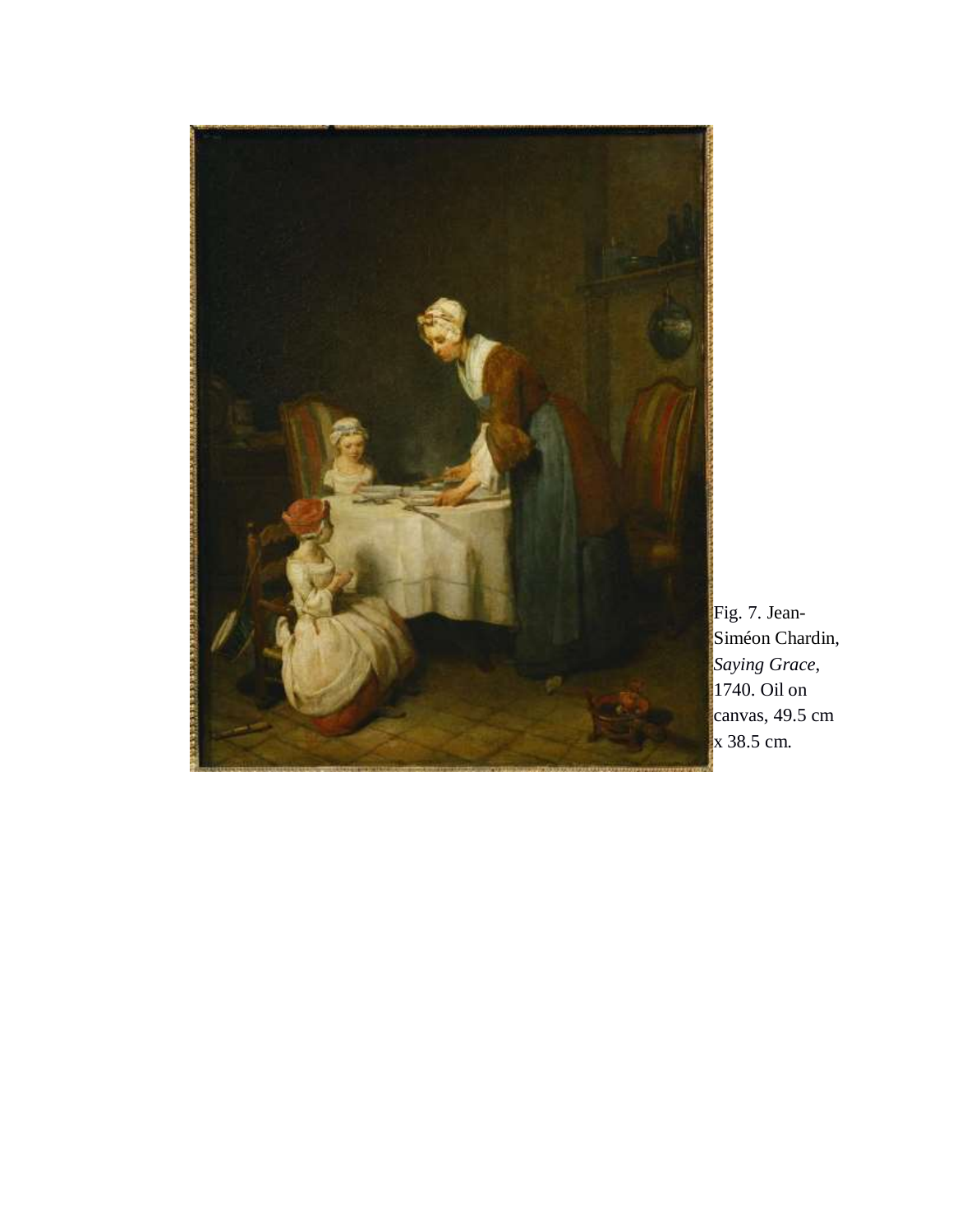

Fig. 8. Bernard Lépicié, *Le Benedicte*, 1744. Ink on paper, 38.3 cm x 27.7 cm.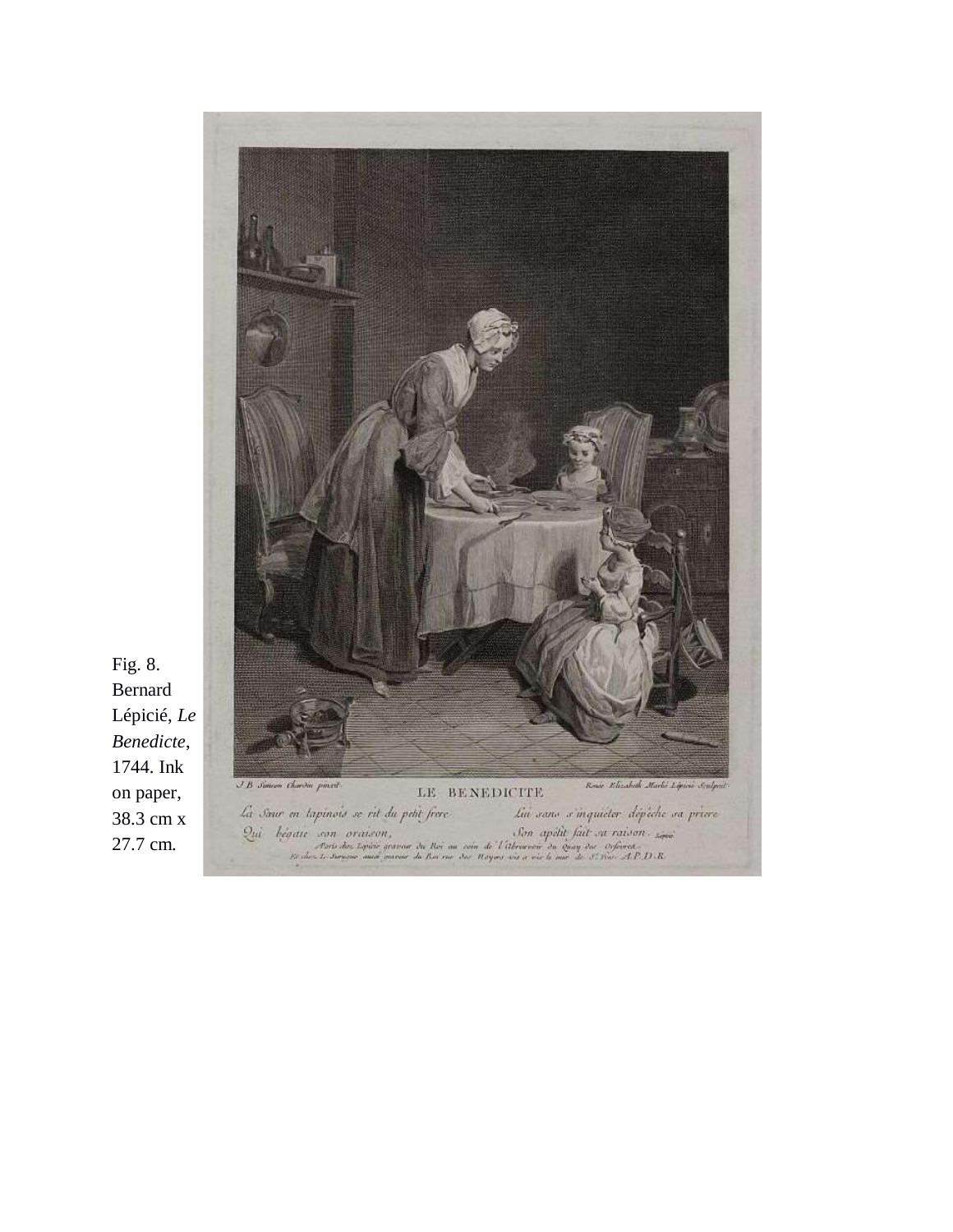

Fig. 9. William Hogarth, *The Orgy*, 1735. Oil on canvas, 62.5 cm x 75 cm.

Bibliography

Drozdowicz, Zbigniew. "Voltaire's Radicalism." *Diametros: An Online Journal of Philosophy* 40 (2014): 5-21.